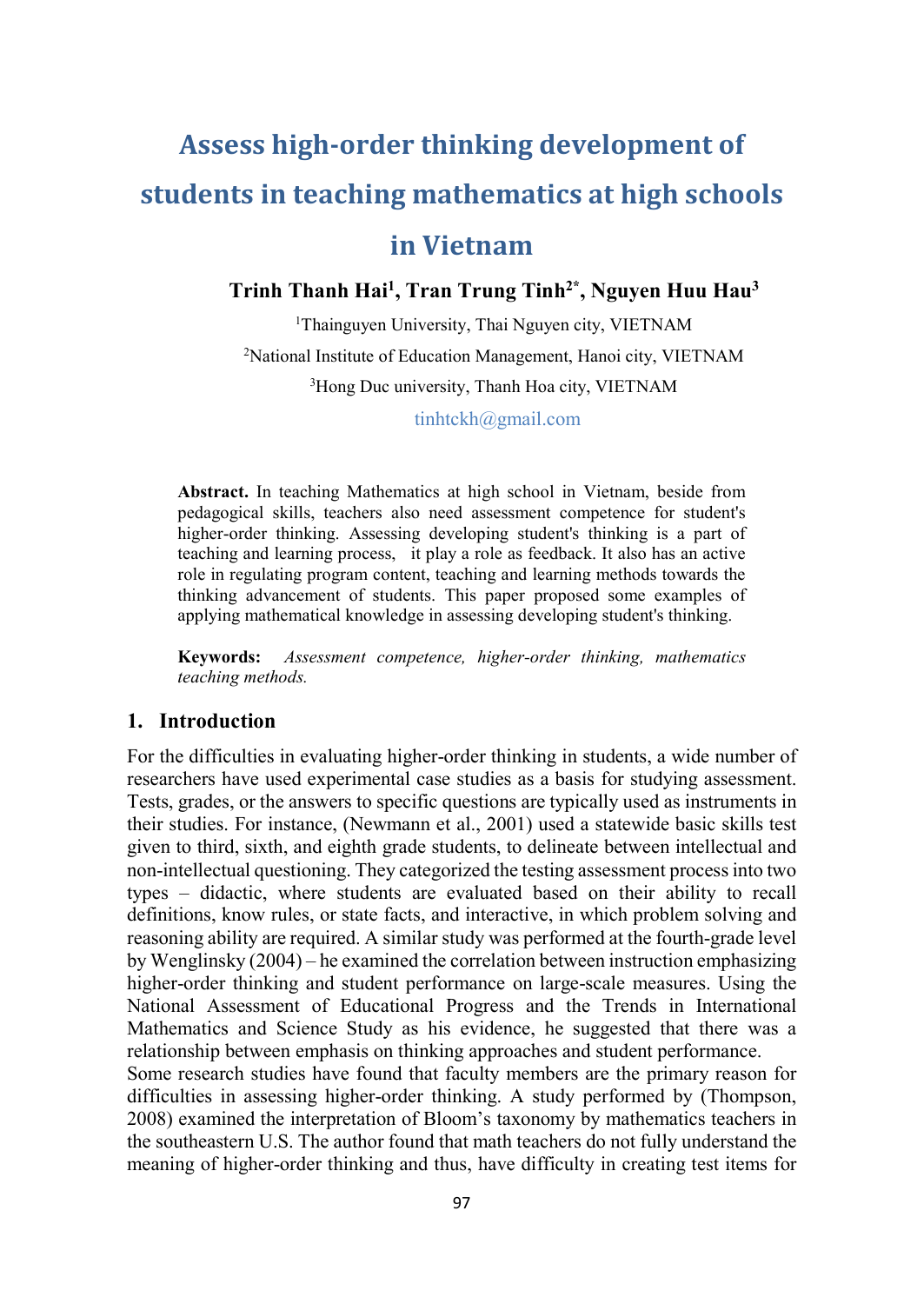## students.

Finally, there have been a number of researchers examining computer tools for assessing higher-order thinking in students. (Thomas et al., 2002) incorporated a Javabased online assessment tool in their teaching of college-level statistics. (Forgasz, Prince, 2002) investigated a number of different software tools for assessing the understanding of mathematics. (Lee et al., 2004) performed a similar study by integrating educational video games into second- grade mathematics classes to assess thinking skills. (Rice, 2007) suggests that the virtual appeal of computerize gaming environments can be used to improve cognitive skills. In addition, he identified several popular mathematics games in the computer market that failed to make this step. Others, such as (Collis, 1998; Yazdani, 1999; Oliver, McLoughlin, 2000), also promoted online virtual computer programs as tools for learning higher-level mathematical

As teachers we can support our students to develop the higher-order thinking skills they need to tackle problems by the classroom math we create. Many writers have attempted to clarify what is meant by a higher-order thinking skills approach to learning mathematics. The focus is on teaching mathematical topics through problemsolving to develop higher-order thinking skills for contexts which are characterised by the teacher 'helping students construct a deep understanding of mathematical ideas and processes by engaging them in doing mathematics: creating, conjecturing, exploring, testing, and verifying. (Dewey, 1933) state that, complex real-life problems often demand complex solutions, which are obtained through higher level thinking processes. Teaching higher order thinking, then, provides students with relevant life skills and offers them an added benefit of helping them improve their content knowledge, lower order thinking, and self-esteem (DeVries, Kohlberg, 1987; McDavitt, 1993; Son, VanSickle, 1993).

(King et al., 1998) higher-order thinking includes critical, logical, reflective, metacognitive, and creative thinking. (It is) activated when individuals encounter unfamiliar problems, uncertainties, questions, or dilemmas; (Lopez, Whittington, 2001), higher-order thinking occurs when a person takes new information and information stored in memory and interrelates and/or rearranges and extends this information to achieve a purpose or find possible answers in perplexing situations; (Thomas, A., Thorne, G., 2000) …higher-order thinking takes thinking to higher levels than just restating the facts. (It) requires that we do something with the facts. We must understand them, connect them to each other, categorize them, manipulate them, put them together in new or novel ways, and apply them as we seek new solutions to new problems"; (Kruger, K., 2013) higher-order thinking involves "concept formation, critical thinking, creativity/brainstorming, problem solving, mental representation, rule use, reasoning, and logical thinking.

We state that, higher-order thinking takes thinking to higher levels than restating the knowledge and requires students to do something with the knowledge - understand them, infer from them, connect them to other the knowledge and concepts, categorize them, manipulate them, put them together in new ways and apply them as we seek new solutions to new problems or new perplexing situations.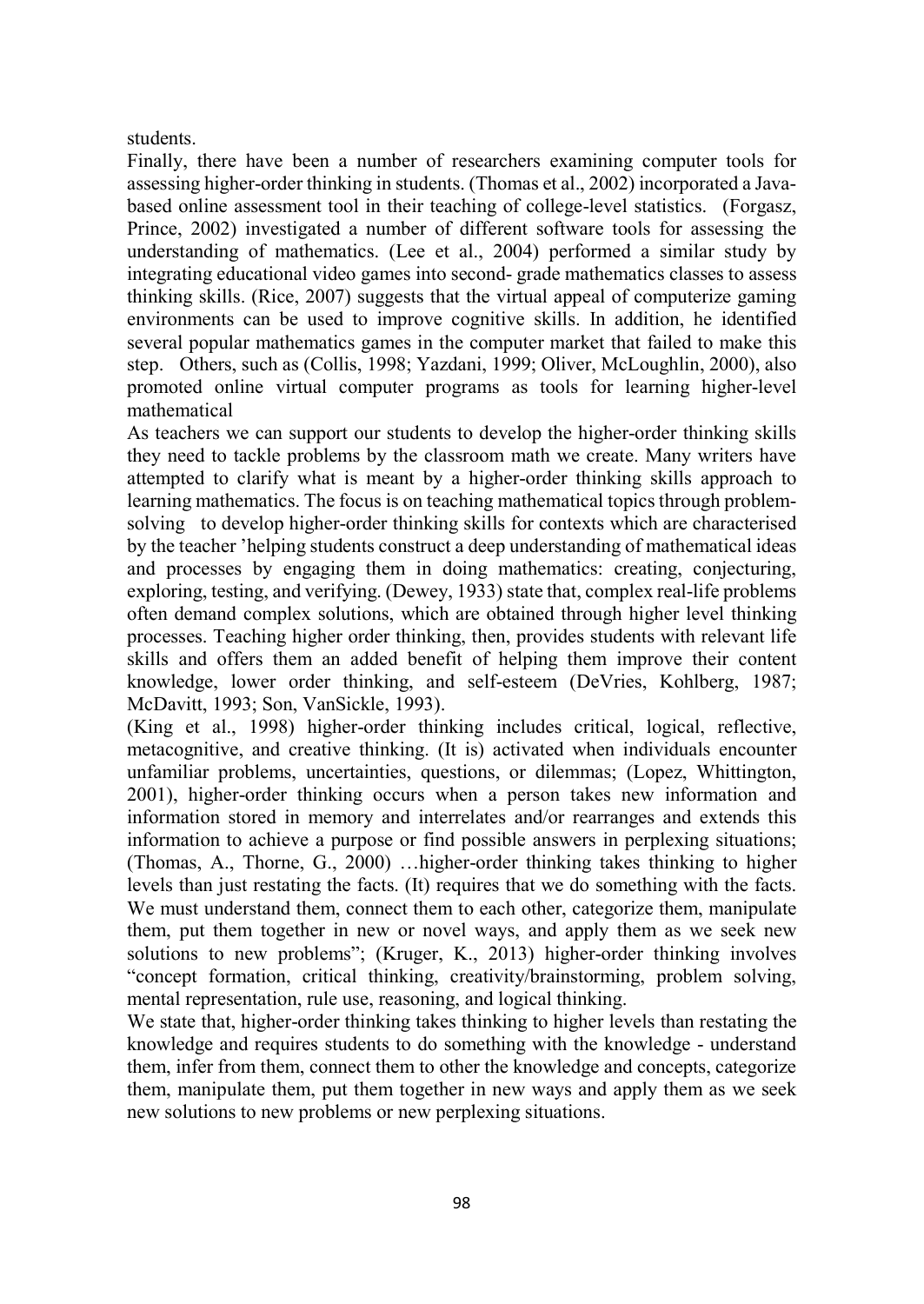# 2. Research contents and discussion

Student as a mathematics teacher candidate must have competence in solving and creating mathematical problems. On the one competence, problem solving ability is reviewed by using four aspects: (1) conceptual and procedural understanding, (2) strategy knowledge, (3) mathematical communication ability and (4) accuracy. On the other competence, student's creativity in developing mathematical problem is evaluated based on: (1) fluency, (2) flexibility and (3) novelty (Sugiman S., 2013). When you teach and assess higher-order thinking regularly, over time you should see benefi ts to your students. Your understanding of how your students are thinking and processing what they are learning should improve as you use assessments specifi cally designed to show students' thinking. Ultimately, their thinking skills should improve, and so should their overall performance. Students learn by constructing meaning, incorporating new content into their existing mental representations; therefore, improving thinking skills should actually improve content knowledge and understanding as well.

# 2.1. General principles for assessing higher-order thinking

Constructing an assessment always involves these basic principles:

- Specify clearly and exactly what it is you want to assess.
- Design tasks or test items that require students to demonstrate this knowledge or skill.
- Decide what you will take as evidence of the degree to which students have shown this knowledge or skill.
- This general three-part process applies to all assessment, including assessment of higher-order thinking. Assessing higher-order thinking almost always involves three additional principles:
	- o Present something for students to think about, usually in the form of introductory text, visuals, scenarios, resource material, or problems of some sort.
	- o Use new knowledge knowledge that is new to the student, not covered in class and thus subject to recall.
	- o Distinguish between level of difficulty (easy versus hard) and level of thinking (lower-order thinking or recall versus higher-order thinking), and control for each separately.

# 2.2. Examples of activities that promote higher-order thinking

With innovative approaches to teaching high school, student-centered and create excitement in learning. Students actively dominate knowledge. Therefore, teaching the student grasp the essence of a mathematical concept is very important (N.H. Hau, et al., 2015).

We give out some examples by (Nhi D.V.,Tinh T.T., et al., 2015) that help pupils develope their higher-order Thinking while teaching some topics of mathematics in schools in Vietnam.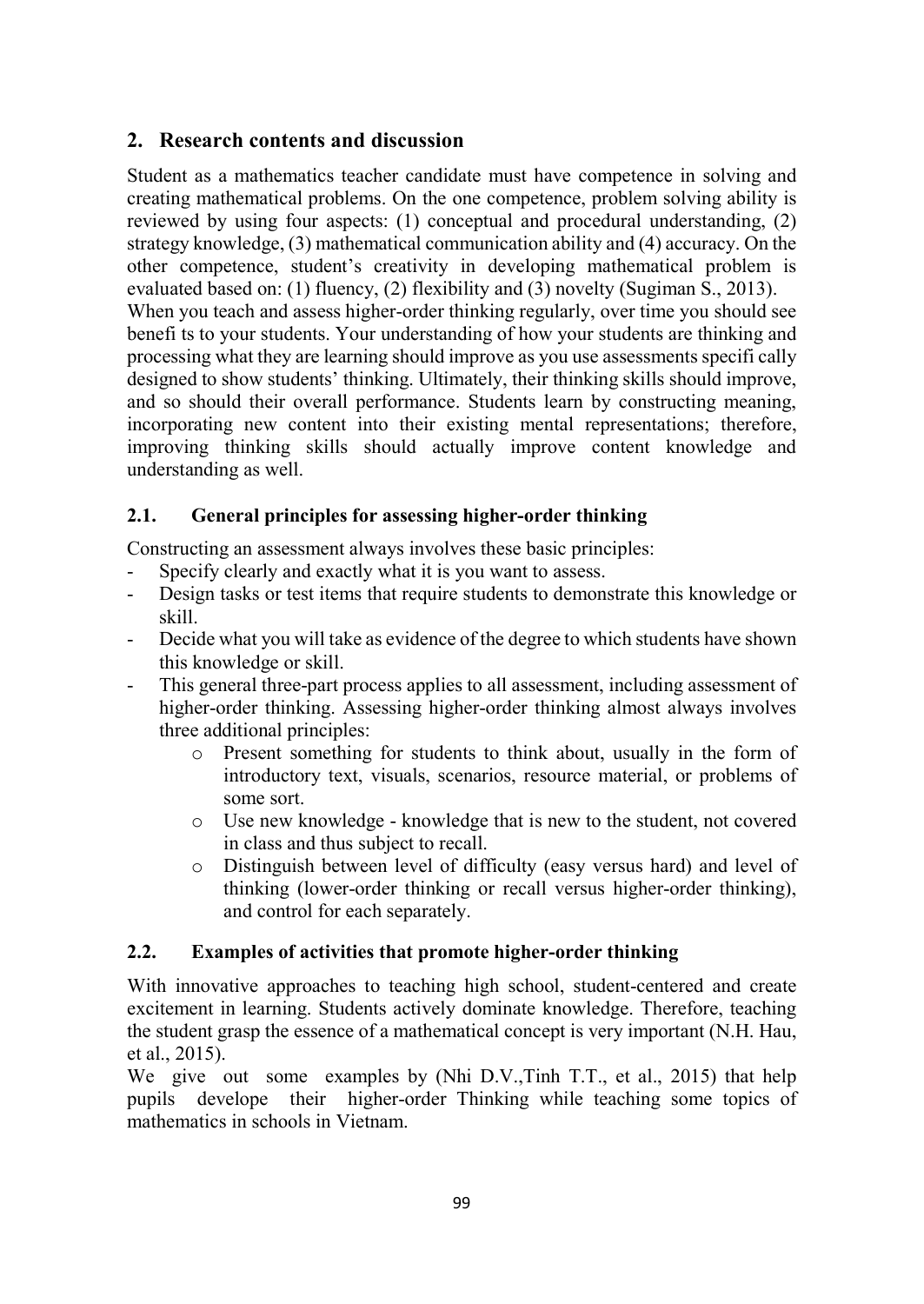#### • Example about using convex function and Jensen's inequality

(Yuly, 2010) state that, remembering is the lowest level of learning in the cognitive domain in Bloom's Taxonomy and typically does not bring about a change in behavior. It involves memorization and recall of information with no evidence of understanding. Students absorb, remember, recognize and recall information. However, it is the building block of all subsequent levels of learning because the students must remember information presented before progressing to the next levels.

**Definition 1.** Function  $y = f(x)$  call is a *convex function* in  $(a,b)$  if forall  $a < x_1, x_2 < b$  and forall  $\alpha \in (0,1)$ .

We have

$$
\alpha f(x_1) + (1 - \alpha) f(x_2) \ge f(\alpha x_1 + (1 - \alpha) x_2).
$$

**Definition 2.** Function  $y = f(x)$  call is a *concave function*, in  $(a,b)$  if forall  $a \le x_1, x_2 \le b$  and forall  $\alpha \in (0,1)$  we have

$$
\alpha f(x_1) + (1 - \alpha) f(x_2) \le f(\alpha x_1 + (1 - \alpha) x_2).
$$

Students comprehend the meaning of the mathematical knowledge presented and predict consequences or effects from it. No change in behavior occurs at this level. Students are able to describe their understanding of what is presented and discuss how the new knowledge learned may or may not work in their own environment. This type of thinking skills tells you that a student can grasp and interpret prior learning.

**Proposition 1.** Assume,  $y = f(x)$  defined and continuous in  $(a,b)$  where  $a < b$ . Function  $y = f(x)$  is a convex function in  $(a,b)$  if and only if

$$
\frac{f(x) - f(x_1)}{x - x_1} \le \frac{f(x_2) - f(x)}{x_2 - x}
$$
\n
$$
\text{or } \begin{vmatrix} 1 & x_1 & f(x_1) \\ 1 & x & f(x) \\ 1 & x_2 & f(x_2) \end{vmatrix} \ge 0 \quad \text{for all } x_1, x, x_2 \in (a; b) \text{ such that } x_1 < x < x_2.
$$

**Proof:.** Assume  $y = f(x)$  is convex function in  $(a,b)$ . Where  $x_1, x, x_2 \in (a;b), x_1 \le x \le x_2$ , we have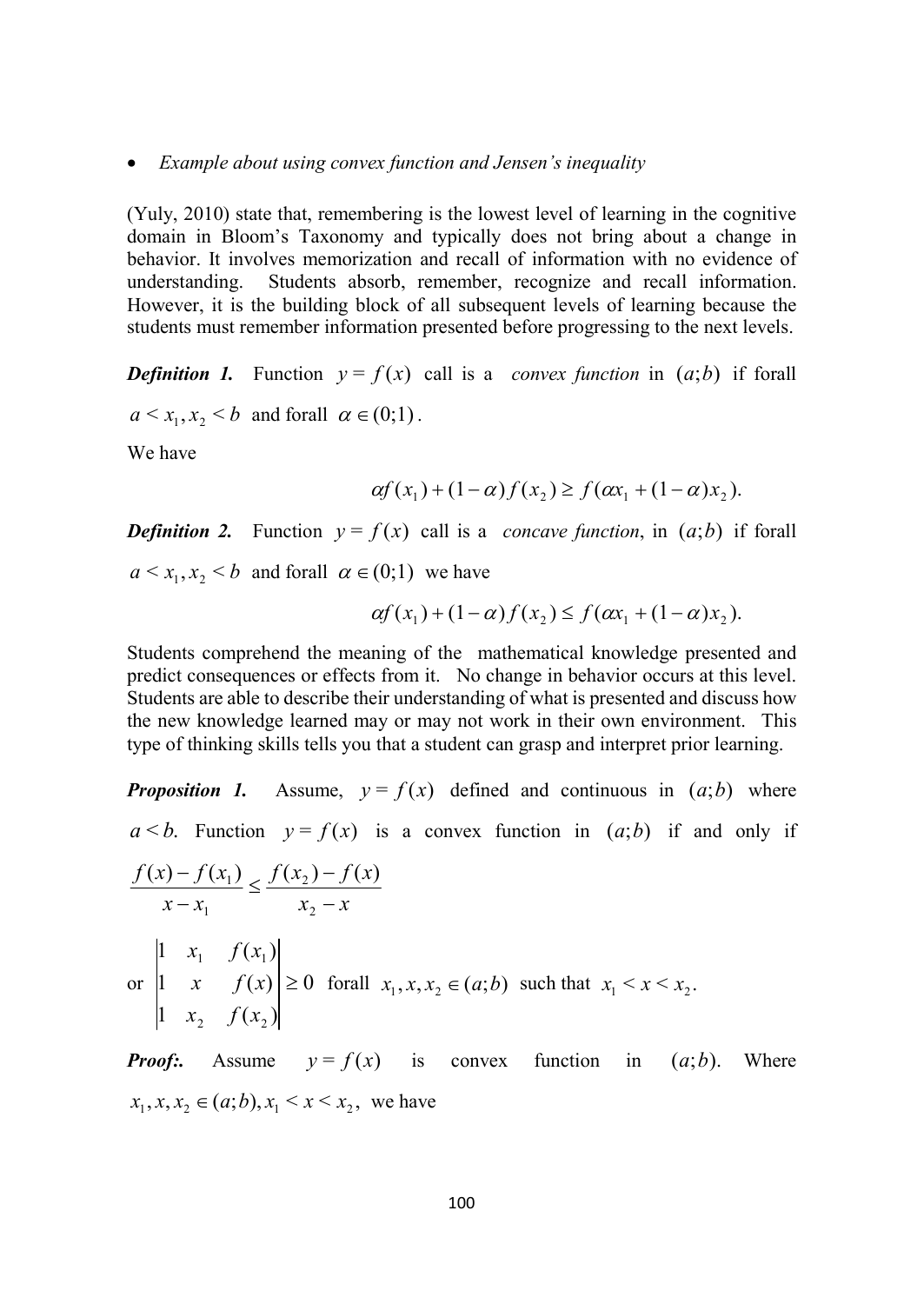$$
x = \frac{x_2 - x}{x_2 - x_1} x_1 + \frac{x - x_1}{x_2 - x_1} x_2, f(x) \le \frac{x_2 - x}{x_2 - x_1} f(x_1) + \frac{x - x_1}{x_2 - x_1} f(x_2).
$$

Deduce we get inequality

$$
(x_2 - x)f(x_1) + (x_1 - x_2)f(x) + (x - x_1)f(x_2) \ge 0
$$
  
\n
$$
\begin{vmatrix}\n1 & x_1 & f(x_1) \\
1 & x & f(x) \\
1 & x_2 & f(x_2)\n\end{vmatrix} \ge 0.
$$
 The opposite is always right.

**Proposition 2.** Assume  $y = f(x)$  defined and continuous in  $(a,b)$  and it has a finite derivative  $f'(x)$ . We have  $y = f(x)$  is convex function if and only if  $f'(x)$ is non-decreasing function in  $(a;b)$ .

**Proof:** Assume  $y = f(x)$  is a convex function in  $(a,b)$ .

Where  $x_1, x, x_2 \in (a; b), x_1 \le x \le x_2$ , we have  $x = \frac{x_2 - x}{x_1 + x_2 + x_1} x_2$ 2  $\mathcal{N}_1$  $\frac{x}{1} + \frac{x}{1}$ 2  $\lambda_1$  $=\frac{x_2}{x_1}x_1+\frac{x-x_1}{x_2}x_2$  $x_2 - x_1$  $x_1 + \frac{x - x_1}{x_1 + x_2 + x_3}$  $x_2 - x_1$  $x = \frac{x_2 - x}{x_2 - x}$  $\overline{\phantom{0}}$  $+\frac{x-}{x}$  $\overline{\phantom{0}}$  $\overline{\phantom{0}}$ 

and 
$$
\frac{f(x) - f(x_1)}{x - x_1} \le \frac{f(x_2) - f(x)}{x_2 - x}.
$$

We deduce

$$
f'(x_1) = \lim_{x \to x_1} \frac{f(x) - f(x_1)}{x - x_1} \le \frac{f(x_2) - f(x_1)}{x_2 - x_1} \le \lim_{x \to x_2} \frac{f(x_2) - f(x)}{x_2 - x_2} = f'(x_2).
$$

We deduce  $f'(x_1) \le f'(x_2)$ . Contradicts the assumption  $f'(x)$  is non-decreasing function in  $(a;b)$ . With  $x_1, x, x_2 \in (a;b), x_1 \le x \le x_2$  we have  $\frac{(x)-f(x_1)}{g(x_1)} = f'(a)$ 1  $\frac{11}{2} = f'(\alpha)$  $x - x_1$  $\frac{f(x)-f(x_1)}{f(x_1)} = f'$  $\equiv$  $\frac{-f(x_1)}{f'(x_1)} = f'(x)$  and  $\frac{f(x_2) - f(x)}{f'(x_1)} = f'(\beta),$ 2  $\frac{2^{j} J(x)}{j(x)} = f'(\beta)$  $x_2 - x$  $\frac{f(x_2) - f(x)}{g(x_2) - f'(x)} = f''(x)$  $\frac{-f(x)}{-x} = f'(\beta)$ , where  $x_1 < \alpha < x < \beta < x_2$ .

Because 
$$
f'(\alpha) \le f'(\beta)
$$
 deduce  $\frac{f(x) - f(x_1)}{x - x_1} \le \frac{f(x_2) - f(x)}{x_2 - x}$ .

From proposition 1, we deduce  $y = f(x)$  is convex function.

Remembering and understanding often go together, but Understanding goes one step beyond remembering. Students effectively apply concepts, principles, methods, rules, laws, theories, and other newly learned information to novel and concrete situations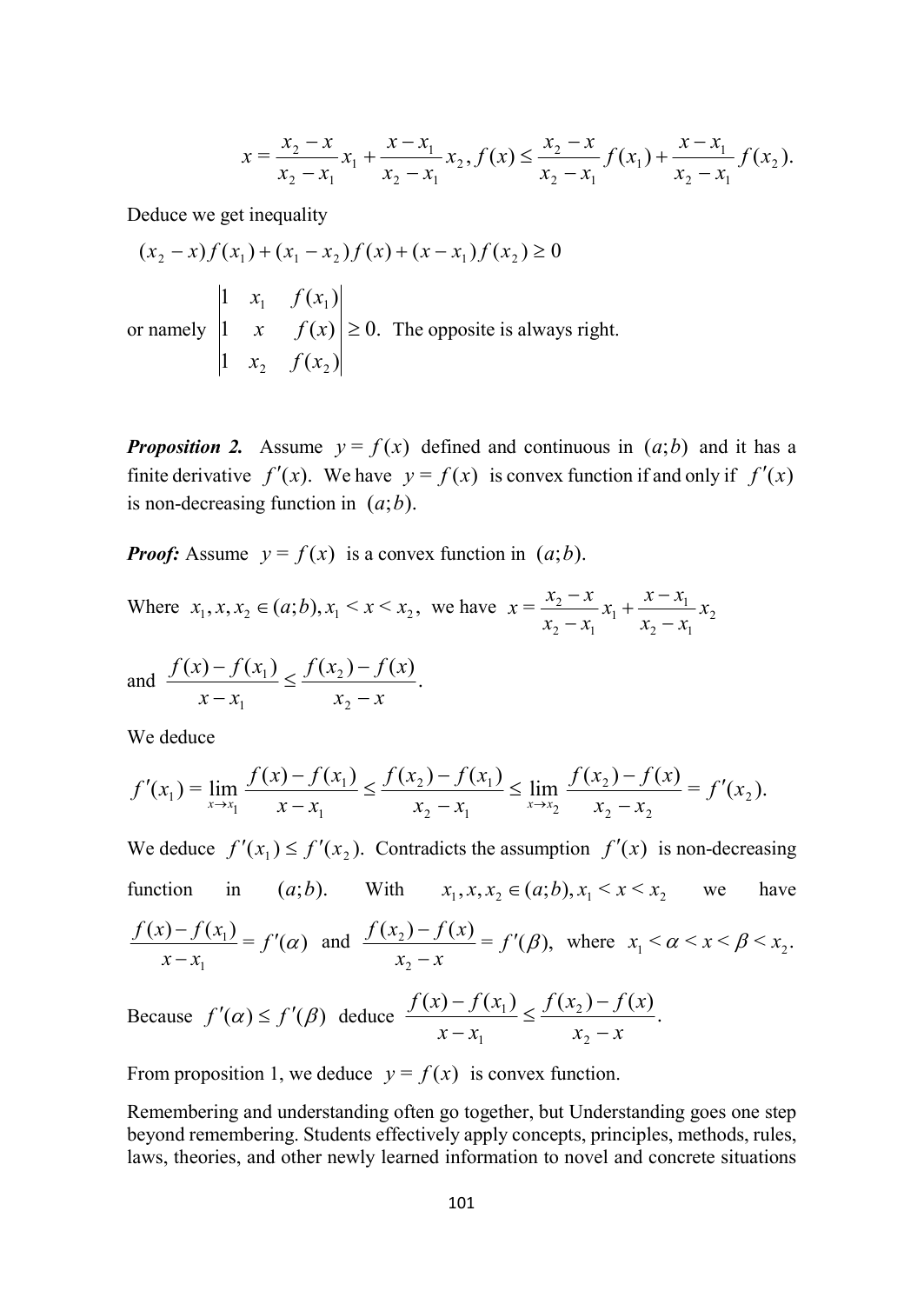in the form of measurable activity with minimal direction. In this stage, a change in behavior occur and it require a higher level of understanding than those in the mathematics knowledge and understand domains.

From proposition 2 we deduce the following results:

**Theorem 1.** Supposed  $y = f(x)$  defined and continuous in an interval I. Assume  $f(x)$  has a continuous derivative  $f'(x)$  and  $f''(x)$  is finite in an interval I. We have  $y = f(x)$  is a convex function if and only if  $f''(x) \ge 0$  in I.

Theorem 2. [Jensen] If  $y = f(x)$  is a convex function in  $(a,b)$  then forall

$$
a_1, \dots, a_n \in (a; b) \text{ and for all real } \alpha_1, \dots, \alpha_n \ge 0, \sum_{k=1}^n \alpha_k = 1, n \ge 2, \text{ we have}
$$

$$
\alpha_1 f(a_1) + \alpha_2 f(a_2) + \dots + \alpha_n f(a_n) \ge f(\alpha_1 a_1 + \alpha_2 a_2 + \dots + \alpha_n a_n).
$$

*Proof:* Using inductive method according to *n*. When  $n = 2$  then it is right. Assume it is right by  $n \ge 2$ . we consider  $n+1$  points  $a_1, \ldots, a_n, a_{n+1} \in (a;b)$  and

some reals 
$$
\alpha_1, ..., \alpha_n, \alpha_{n+1} \ge 0
$$
,  $\sum_{k=1}^{n+1} \alpha_k = 1$  and  $\alpha_{n+1} > 0$ . Set

$$
b_n = \frac{\alpha_n}{\alpha_n + \alpha_{n+1}} a_n + \frac{\alpha_{n+1}}{\alpha_n + \alpha_{n+1}} a_{n+1} \in (a;b).
$$

=1

k

=1

From supposed of inductive, we have

$$
f(\alpha_1 a_1 + \alpha_2 a_2 + \cdots + \alpha_{n-1} a_{n-1} + \alpha_n a_n + \alpha_{n+1} a_{n+1})
$$
  
=  $f(\alpha_1 a_1 + \alpha_2 a_2 + \cdots + \alpha_{n-1} a_{n-1} + (\alpha_n + \alpha_{n+1}) b_n)$   
 $\ge \alpha_1 f(a_1) + \alpha_2 f(a_2) + \cdots + \alpha_{n-1} f(a_{n-1}) + (\alpha_n + \alpha_{n+1}) f(b_n).$ 

 Because 1  $1J \left( u_{n+1} \right)$ 1 1 1 1 1  $(a_n)$   $\alpha_{n+1} f(a_{n+1})$  $(b_n) = f(\frac{a_n}{a_n} - a_n + \frac{a_{n+1}}{a_{n+1}} - a_{n+1})$  $^{+}$ +1  $J \left( u_{n+1} \right)$  $^{+}$  $^{+1}$  $^{+}$  $^{+}$  $\sum_{n=1}^{n} \alpha_n + \alpha_{n+1} + \sum_{n=1}^{n+1} \alpha_n + \alpha_{n+1} + \alpha_n + \sum_{n=1}^{n+1} \alpha_n + \sum_{n=1}^{n+1} \alpha_n + \sum_{n=1}^{n+1} \alpha_n + \sum_{n=1}^{n+1} \alpha_n + \sum_{n=1}^{n+1} \alpha_n + \sum_{n=1}^{n+1} \alpha_n + \sum_{n=1}^{n+1} \alpha_n + \sum_{n=1}^{n+1} \alpha_n + \sum_{n=1}^{n+1} \alpha_n + \sum_{n=1}^{n+1} \alpha_n + \sum_{n=1}^{n+$  $^{+}$  $^{+}$  $\geq$  $^{+}$  $^{+}$  $+\alpha_{n+1}$   $\alpha_n + \alpha_{n+1}$   $\alpha_{n+1} - \alpha_n + \alpha_{n+1}$   $\alpha_n + \alpha_n$  $n+1$   $\mathcal{U}$   $\mathcal{U}$  $n$  $n \tau \alpha_n$  $nJ \n\vee n$ n  $n \perp u_n$ n n  $n \tau \alpha_n$ n n  $f(a_n)$   $\alpha_{n+1} f(a_n)$  $f(b_n) = f(\frac{\alpha_n}{\alpha_n + \alpha_{n+1}} a_n + \frac{\alpha_{n+1}}{\alpha_n + \alpha_{n+1}} a_{n+1}) \ge \frac{\alpha_n f(\alpha_n)}{\alpha_n + \alpha_{n+1}} + \frac{\alpha_{n+1} f(\alpha_n)}{\alpha_n + \alpha_{n+1}}$  $\alpha$  $\alpha_{-}+\alpha_{-}$  $\alpha$  $\alpha_{-}+\alpha_{-}$  $\alpha$ .  $\alpha_{-}+\alpha_{-}$  $\alpha$ . deduce  $\sum_{k=1}^{n+1} \alpha_k f(a_k) \ge \sum_{k=1}^{n+1} f(\alpha_k a_k)$ . 1  $k$ <sup> $u$ </sup> $k$ n k  $J \mathcal{U}_k$ n  $\sum_{k=1}^{n+1} \alpha_k f(a_k) \ge \sum_{k=1}^{n+1} f(\alpha_k a_k)$ . Hence, ends the proof.

Applying entails using what has been learned in new situations. Asking students to consider a newly learned fact as they build or make something can foster this level of thinking.

Analyzing involves thinking about a whole in terms of its various parts. You can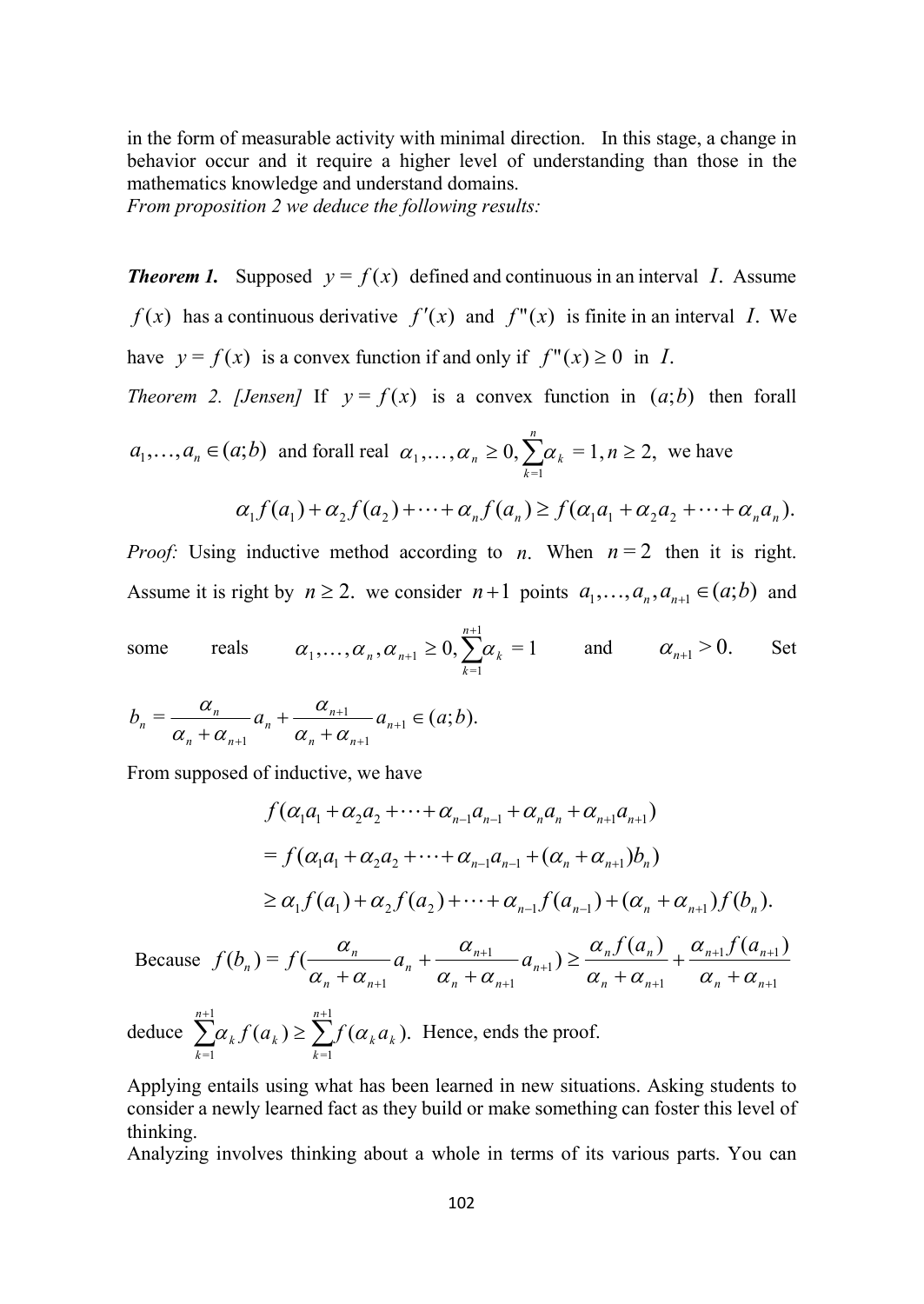encourage this level of thinking by asking students what mathematics knowledge could be used for some mathematical problems.

#### Remark 1. If it is a concave function then we have reverse inequality.

Students understand the use of variables in mathematical expressions. Students analyze situations and they to describe relationships. They write expressions and inequalities that correspond to given situations, evaluate expressions, and use expressions and formulas to solve problems. Students understand that expressions in different forms can be equivalent, and they use the properties of operations to rewrite expressions in equivalent forms. Students use properties of operations and the idea of maintaining the inequalities of both sides of a inequalities to solve simple one-step inequalities.

**Example 1.** Prove that, if  $a, b, c \ge 1$  then we have

$$
T = \sqrt[3]{\frac{1}{(1+a)^8}} + \sqrt[3]{\frac{1}{(1+b)^8}} + \sqrt[3]{\frac{1}{(1+c)^8}} \ge 3\sqrt[3]{\frac{1}{(1+\sqrt{abc})^8}}.
$$

**Proof:.** Because  $f(x) = \sqrt[3]{x^8}$  is a monotonically increasing function and convex. With  $a, b, c \ge 1$  we have

$$
T \ge 3 \sqrt[3]{\left[\frac{1}{1+a} + \frac{1}{1+b} + \frac{1}{1+c}\right]^8} \ge 3 \sqrt[3]{\frac{1}{(1+\sqrt{abc})^8}}.
$$

**Example 2.** Assume  $a, b, c > 0$  such that  $a+b+c=1$ . Prove inequality:

$$
T = \sqrt[3]{\frac{2}{a} + 9bc} + \sqrt[3]{\frac{2}{b} + 9ca} + \sqrt[3]{\frac{2}{c} + 9ab} \le \sqrt[3]{\frac{6}{abc} + 27}.
$$

**Proof:** Because  $f(x) = \sqrt[3]{x}$ ,  $x > 0$ , is a concave function and from remark 1 we have

$$
\sqrt[3]{\frac{2}{a} + 9bc} + \sqrt[3]{\frac{2}{b} + 9ca} + \sqrt[3]{\frac{2}{c} + 9ab} \le \frac{3}{\sqrt[3]{3}} \sqrt[3]{\frac{2}{a} + \frac{2}{b} + \frac{2}{c} + 9(ab + bc + ca)}
$$
  
or 
$$
\sqrt[3]{\frac{2}{a} + 9bc} + \sqrt[3]{\frac{2}{b} + 9ca} + \sqrt[3]{\frac{2}{c} + 9ab} \le \frac{3}{\sqrt[3]{3}} \sqrt[3]{(\frac{2}{abc} + 9)(ab + bc + ca)}.
$$

Because  $1 = (a+b+c)^2 \ge 3(ab+bc+ca)$ . Hence we get  $T \le \sqrt[3]{\frac{6}{1}} + 27$ . abc T

*Example 3.* Supposed integer  $n \ge 2$ . Prove inequality: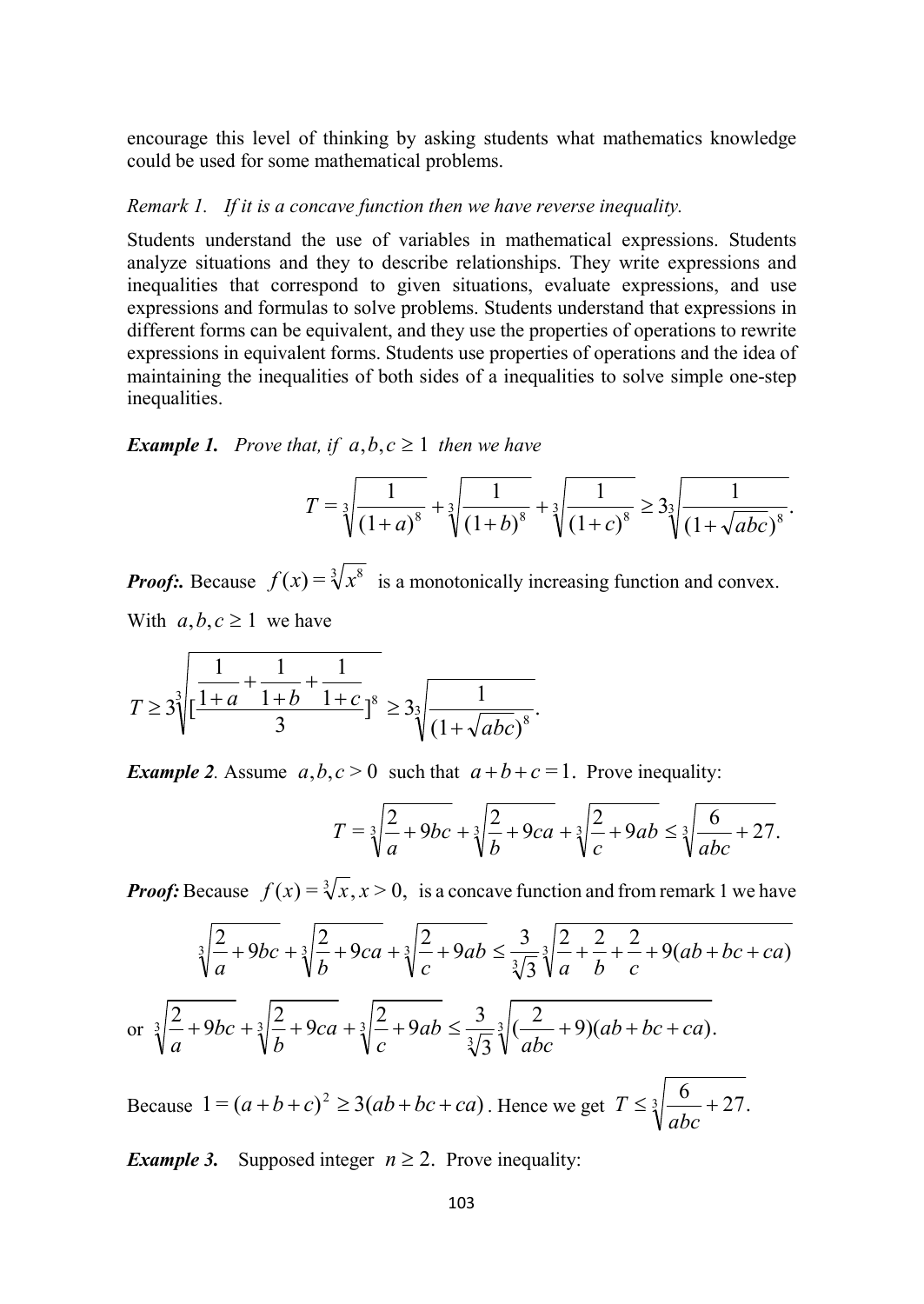$$
\prod_{k=1}^n \frac{3^k - 1}{3^{k-1}} \leq (3 - \frac{3}{2n} + \frac{3}{2n \cdot 3^n})^n.
$$

**Proof:** Because  $f(x) = \ln x, x > 0$ , is a convex function and according theorem 2

we have 
$$
\frac{1}{n} \left( \sum_{k=1}^{n} \ln \frac{3^{k} - 1}{3^{k-1}} \right) \le \ln[\frac{1}{n} \left( \sum_{k=1}^{n} \frac{3^{k} - 1}{3^{k-1}} \right)] = \ln(3 - \frac{3}{2n} + \frac{3}{2 \cdot 3^{n}}).
$$

Hence, we deduce inequality  $\left[ \frac{\sum_{i=1}^{n} \leq (3 - \frac{3}{2} + \frac{3}{2})^n \right]^{n}}{2^{n+1}}$ .  $2n.3'$ 3  $\mathbf{2}$  $(3-\frac{3}{2})$  $3<sup>1</sup>$  $3^{k} - 1$  $\frac{1}{-1}$  3<sup>k-1</sup> n  $k-1$   $\sim$   $2n$   $2n$ n  $2^k$  $\sum_{k=1}^{\infty} 3^{k-1}$  2n 2n.  $\prod_{1}^{n} \frac{3^{k}-1}{3^{k-1}} \leq (3-\frac{3}{2n}+$ 

Student can synthesize the knowledge, ideas, generate the new knowledge from mathematical concepts and real life experience, and apply the ideas to construct some problems also revised when they find a hindrance.

Now, students would apply knowledge in a creative way. For example, consider a discrete random variable X with *n* possible values  $x_1, x_2, ..., x_n$  In Equation of Theorem 2, we can choose  $\alpha i = P(X = x_i) = PX(x_i)$ . Then, the left-hand side of this equation becomes  $g(EX)$  and the right-hand side becomes  $E[g(X)]$ . So we can prove the Jensen's inequality in this case. Using limiting arguments, this result can be extended to other types of random variables.

**Jensen's Inequality:** If  $g(x)$  is a convex function on RX, and  $E[g(X)]$  and  $g(E[X])$  are finite, then

$$
E[g(X)] \ge g(E[X]).
$$

To use Jensen's inequality, we need to determine if a function g is convex. A useful method is the second derivative.

A twice-differentiable function  $g: I \rightarrow R$  is convex if and only if  $g''(x) \ge 0$  for all

 $x \in I$ .

The thinking skills assessment helps teachers to identify whether students have the critical thinking and problem-solving skills which are essential for success in mathematical education. Assessment entails making comparisons and judgments. Teachers can encourage this level of thinking by asking students which of the mathematics knowledge they used worked the best.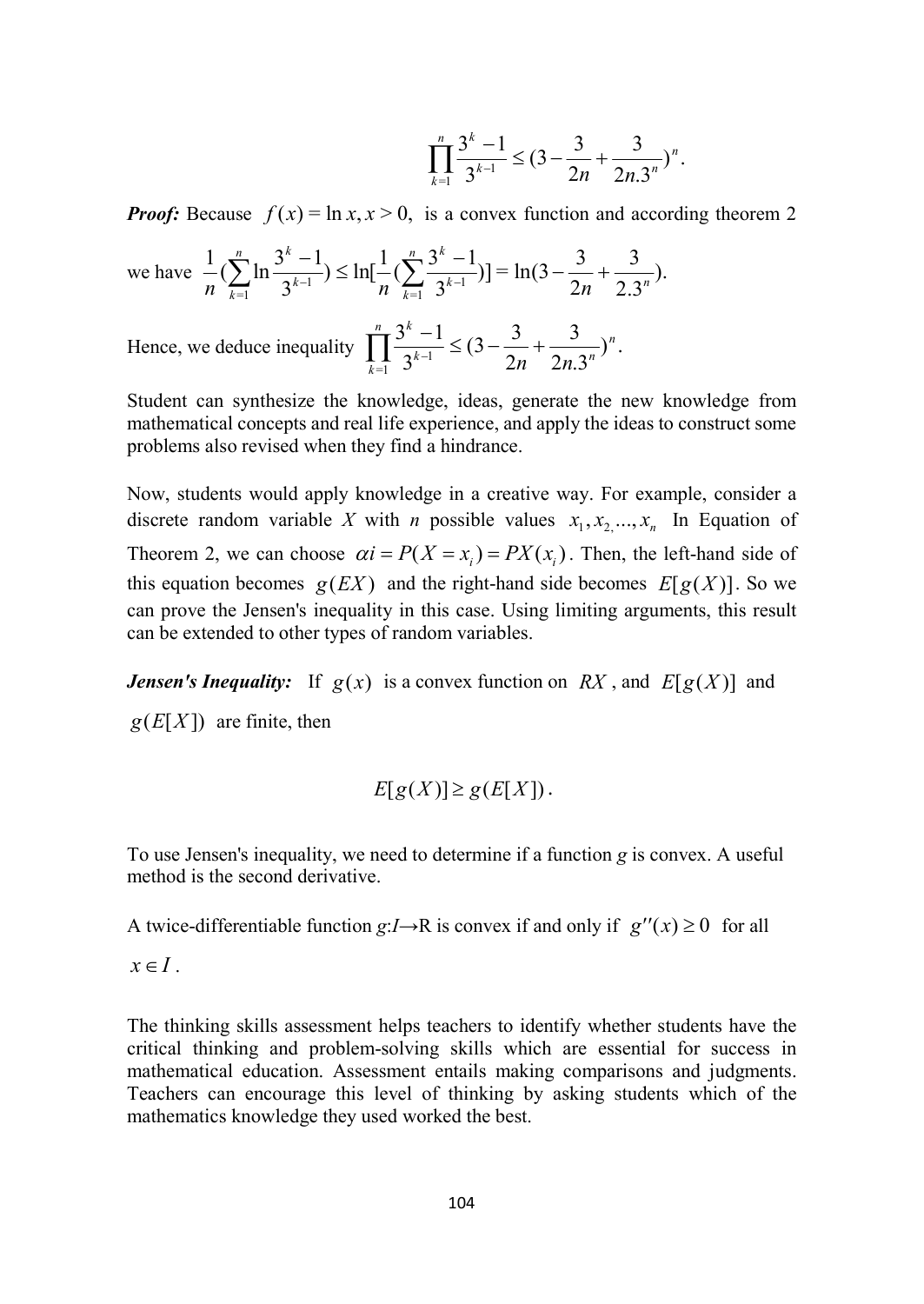## 3. Conclusion

To innovate teaching methods in Mathematics, it is important to innovate assessment. It is clear that teachers do not only need to know what to teach but also how to assess. Mathematics teachers in their efforts to help their pupils' success, strive to find the best ways to teach, so that the pupils are engaged in the learning process as well as developing student's thinking.

This research is one of the approaches to assess, identify students' high-order thinking in mathematics. It has described the student's high-order thinking. The difference of the levels is based on fluency, flexibility, and novelty in mathematical problem solving and problem posing. These levels are easier to apply in the mathematics classroom in Vietnam because teachers can examine the product of the task if their objective is to develop students' high-order thinking in mathematics.

We hope this research will teachers others to continue the research, verify, modify, or apply it. Thereby, improving the quality of not only teaching and learning Mathematics but education in Vietnam in general.

## **REFERENCES**

- [1] Robert J. Marzano, (2007). The art and science of teaching: a comprehensive framework for effective instruction.
- [2] N.H. Hau, N.T. Da, (2015). Research article assessing high school students' mathematics competency: using visual image of convex function graph, concave function to prove the inequality. Journal of Science and Arts Year 15, No. 4(33).
- [3] Sugiman, (2013). Student's Competency in Solving and Creating Mathematical Problem in Pre-Service Training Program. Jurnal Teknologi (Social Sciences) 63:2.
- [4] Fasko, Daniel Jr., (2001). Education and Creativity. Creativity Research Journal. Lawrence Erlbaum Associates, Inc. 13(3&4).
- [5] Sembiring, R. K., Hadi, S. And Dolk, M., (2008). Reforming mathematics learning in Indonesian classrooms through RME. ZDM Mathematics Education, 40.
- [6] T.T. Hai, T.T. Tinh, (2015). Develop high school teachers' competency assessment in assessing pupils' learning mathematics in Vietnam. Vol 5. No1 Journal GeoGebra The New Language For The Third Millennium, Romania.
- [7] T.T. Hai, T.T. Tinh, (2015). Forming and strengthening teaching competency in Mathematics Pedagogy students. Journal of science, Hanoi National of Education, Vol. 60, No. 1.
- [8] Nhi, D.V.,Tinh, T.T., Vi, P.T., Hai, P.D., (2013). Inequality, extremum, system equations. Information and Communication Publishing House, Vietnam.
- [9] Nhi, D.V., Chin, V.D., Dung, D.N., Phuong, P.M.,Tinh, T.T., Tuan, N.A., (2015). Elementary geometry. Information and Communication Publishing House, Vietnam.
- [10] DeVries, R., & Kohlberg, L. (1987). Programs of early education: The constructivist view. New York: Longman
- [11] McDavitt, D. S. (1993). Teaching for understanding: Attaining higher order learning and increased achievement through experiential instruction. ERIC Document Reproduction Service No. ED 374 093.
- [12] Son, B., & VanSickle, R. L. (1993). Problem-solving instruction and students'